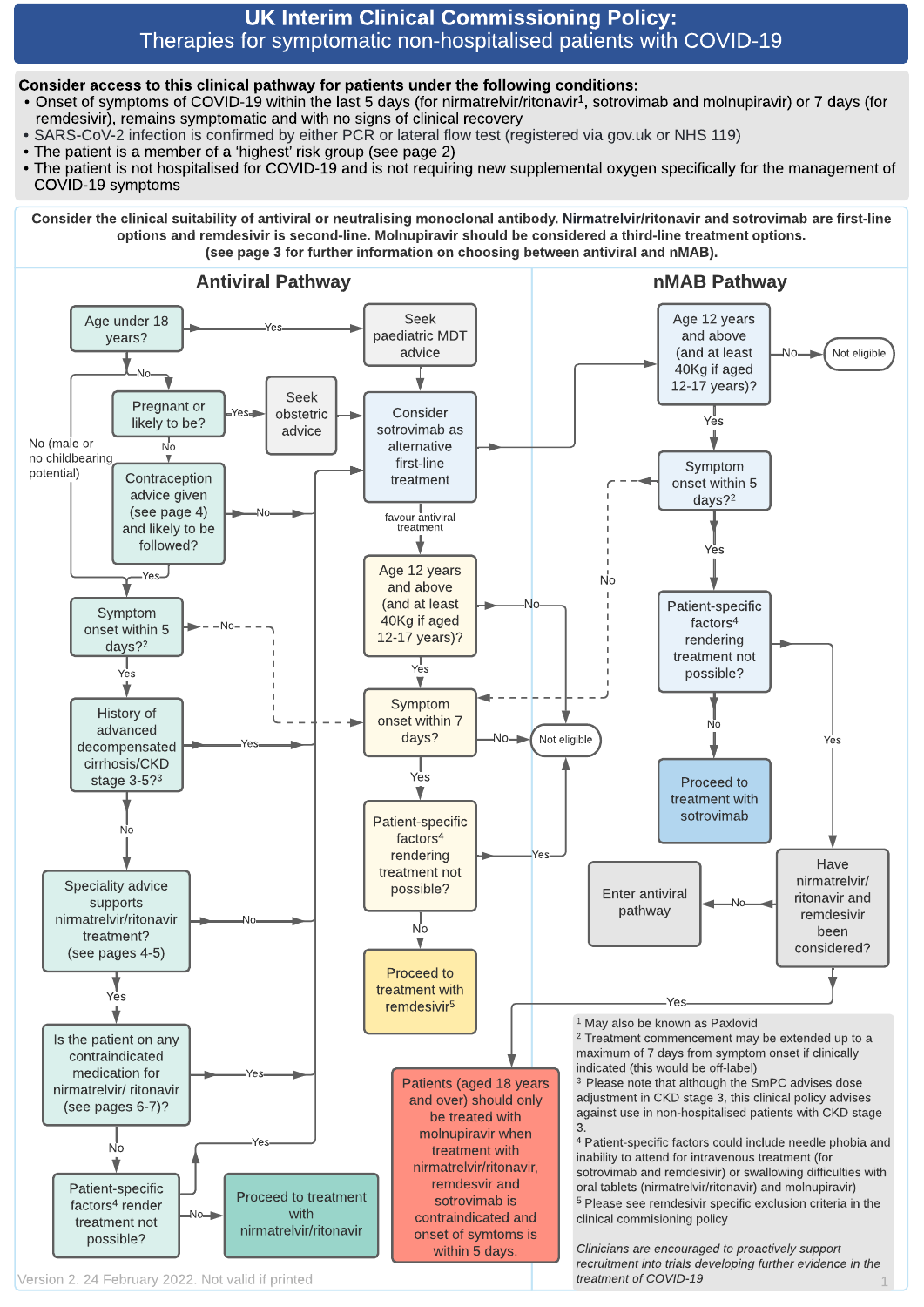# Clinical Guide: The 'highest risk' cohort for access to treatment

The following cohorts were determined by an independent advisory group commissioned by the Department of Health and Social Care (DHSC). Patients in these cohorts are determined to be at highest risk of adverse outcomes from COVID-19 and are to be prioritised for treatment with nMABs and antivirals.

| <b>Cohort</b>                                                                     | <b>Definition</b>                                                                                                                                                                                                                                                                                                                                                                                                                                                                                                                                                                                                                                                                                                                                                                                                                                                                                                                                                                                                                                                                                                                                                                                                                                                                                                                                      |  |
|-----------------------------------------------------------------------------------|--------------------------------------------------------------------------------------------------------------------------------------------------------------------------------------------------------------------------------------------------------------------------------------------------------------------------------------------------------------------------------------------------------------------------------------------------------------------------------------------------------------------------------------------------------------------------------------------------------------------------------------------------------------------------------------------------------------------------------------------------------------------------------------------------------------------------------------------------------------------------------------------------------------------------------------------------------------------------------------------------------------------------------------------------------------------------------------------------------------------------------------------------------------------------------------------------------------------------------------------------------------------------------------------------------------------------------------------------------|--|
| Down's syndrome                                                                   | All patients with Down's syndrome                                                                                                                                                                                                                                                                                                                                                                                                                                                                                                                                                                                                                                                                                                                                                                                                                                                                                                                                                                                                                                                                                                                                                                                                                                                                                                                      |  |
| Patients with a solid cancer                                                      | Active metastatic cancer and active solid cancers (at any stage)<br>• All patients receiving chemotherapy within the last 3 months<br>• Patients receiving group B or C chemotherapy 3-12 months prior (see Appendix 3)<br>• Patients receiving radiotherapy within the last 6 months                                                                                                                                                                                                                                                                                                                                                                                                                                                                                                                                                                                                                                                                                                                                                                                                                                                                                                                                                                                                                                                                  |  |
| Patients with<br>haematological disease<br>and stem cell transplant<br>recipients | • Allogeneic haematopoietic stem cell transplant (HSCT) recipients in the last 12 months or active graft vs host<br>disease (GVHD) regardless of time from transplant (including (HSCT for non-malignant diseases)<br>• Autologous HSCT recipients in the last 12 months (including (HSCT for non-malignant diseases)<br>• Individuals with haematological malignancies who have<br>• received chimaeric antigen receptor (CAR)-T cell therapy in the last 24 months; or<br>• radiotherapy in the last 6 months<br>• Individuals with haematological malignancies receiving systemic anti-cancer treatment (SACT) within the last<br>12 months except patients with chronic phase chronic myeloid leukaemia (CML) in molecular response; or<br>first or second line tyrosine kinase inhibitors (TKI)<br>• All patients with myeloma (excluding MGUS) or chronic B-cell lymphoproliferative disorders (e.g.chronic<br>lymphocytic leukaemia, follicular lymphoma) or myelodysplastic syndrome (MDS) who do not fit the criteria above.<br>• All patients with sickle cell disease<br>· Individuals with non-malignant haematological disorder (e.g.aplastic anaemia or paroxysmal nocturnal<br>haemoglobinuria) receiving B-cell depleting systemic treatment (e.g.anti-CD20, anti-thymocyte globulin [ATG]<br>andalemtzumab) within the last 12 months |  |
| Patients with renal<br>disease                                                    | • Renal transplant recipients (including those with failed transplants within the past 12 months), particularly<br>those who:<br>. Received B cell depleting therapy within the past 12 months (including alemtuzumab, rituximab<br>[anti-CD20], anti-thymocyte globulin)<br>. Have an additional substantial risk factor which would in isolation make them eligible for nMABs or oral<br>antivirals<br>. Not been vaccinated prior to transplantation<br>• Non-transplant patients who have received a comparable level of immunosuppression<br>. Patients with chronic kidney stage (CKD) 4 or 5 (an eGFR less than 30 ml/min/1.73m2) without<br>immunosuppression                                                                                                                                                                                                                                                                                                                                                                                                                                                                                                                                                                                                                                                                                  |  |
| Patients with liver disease                                                       | Patients with cirrhosis Child's-Pugh class B and C (decompensated liver disease)<br>• Patients with a liver transplant<br>• Liver patients on immune suppressive therapy (including patients with and without liver cirrhosis)<br>Patients with cirrhosis Child's-Pugh class A who are not on immune suppressive therapy (compensated liver<br>disease)                                                                                                                                                                                                                                                                                                                                                                                                                                                                                                                                                                                                                                                                                                                                                                                                                                                                                                                                                                                                |  |
| Patients with<br>immune-mediated<br>inflammatory disorders                        | . IMID treated with rituximab or other B cell depleting therapy in the last 12 months<br>· IMID with active/unstable OR stable disease on corticosteroids, cyclophosphamide, tacrolimus, cyclosporin or<br>mycophenolate<br>. IMID patients with active/unstable disease including those on biological monotherapy and on combination<br>biologicals with thiopurine or methotrexate                                                                                                                                                                                                                                                                                                                                                                                                                                                                                                                                                                                                                                                                                                                                                                                                                                                                                                                                                                   |  |
| Immune deficiencies                                                               | • Primary immunodeficiency associated with impaired type I interferon signalling<br>• Good's syndrome (thymoma plus B-cell deficiency)<br>• X-linked agammaglobulinaemia (and other primaryagammaglobulinaemias)<br>• Any patient with a secondary immunodeficiency receiving, or eligible for, immunoglobulin replacement therapy<br>• Common variable immunodeficiency (CVID)<br>• Undefined primary antibody deficiency on immunoglobulin (or eligible for Ig)<br>• Hyper-IgM syndromes<br>· Severe Combined Immunodeficiency (SCID)<br>• Autoimmune polyglandular syndromes /autoimmunepolyendocrinopathy, candidiasis, ectodermal dystrophy<br>(APECED syndrome)                                                                                                                                                                                                                                                                                                                                                                                                                                                                                                                                                                                                                                                                                  |  |
| <b>HIV/AIDS</b>                                                                   | . Patients with high levels of immune suppression, have uncontrolled/untreated HIV (high viral load) or present<br>acutely with an AIDS defining diagnosis<br>. On treatment for HIV with CD4 <350 cells/mm3 and stable on HIV treatment or CD4>350 cells/mm3 and<br>additional risk factors (e.g. age, diabetes, obesity, cardiovascular, liver or renal disease, homeless, those with<br>alcohol-dependence)                                                                                                                                                                                                                                                                                                                                                                                                                                                                                                                                                                                                                                                                                                                                                                                                                                                                                                                                         |  |
| Solid organ transplant<br>recipients                                              | All recipients of solid organ transplants not otherwise specified above                                                                                                                                                                                                                                                                                                                                                                                                                                                                                                                                                                                                                                                                                                                                                                                                                                                                                                                                                                                                                                                                                                                                                                                                                                                                                |  |
| Rare neurological<br>conditions                                                   | Multiple sclerosis<br>Motor neurone disease<br>Myasthenia gravis<br>Huntington's disease                                                                                                                                                                                                                                                                                                                                                                                                                                                                                                                                                                                                                                                                                                                                                                                                                                                                                                                                                                                                                                                                                                                                                                                                                                                               |  |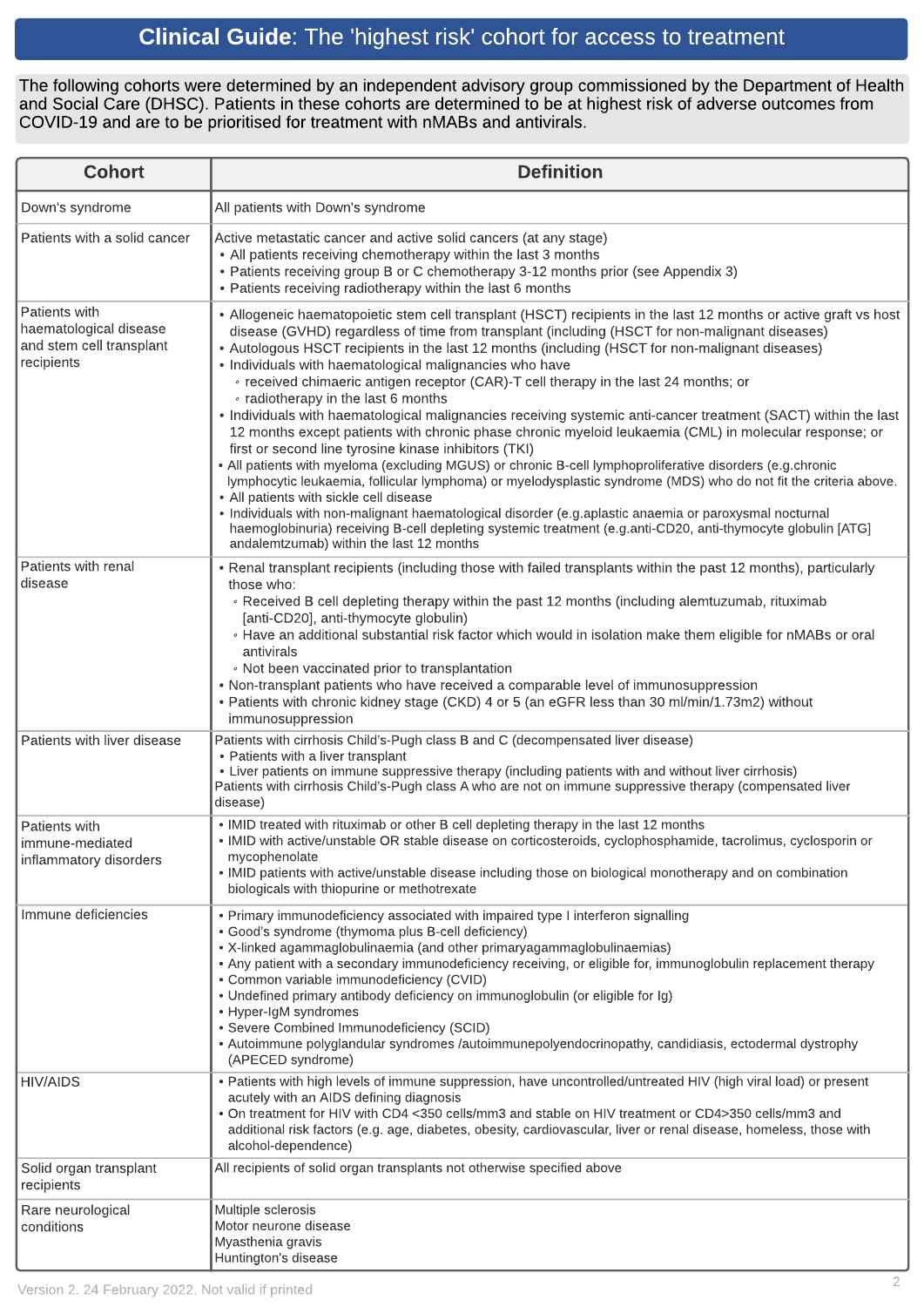### Clinical Guide: Therapy characteristics when deciding on treatment choice

#### Use this guide to assist in decision making on which therapetic option to use:

- Three products have similar relative risk reduction of reducing hospitalistion: nirmatrelvir/ritoniavir, remdesivir; and sotrovimab
- Molnupiravir has a substantially lower level of efficacy reserve when the others cannot be used
- Medicines availability will be monitored nationally and regionally, so unless otherwise directed do not consider supply issues in your decision making

| Nirmatrelvir/ritonavir (Paxlovid)                                                                     | <b>Remdesivir (Veklury)</b>                                                                              | <b>Sotrovimab (Xevudy)</b>                                                            |  |  |
|-------------------------------------------------------------------------------------------------------|----------------------------------------------------------------------------------------------------------|---------------------------------------------------------------------------------------|--|--|
| Antiviral (dual therapy)                                                                              | Antiviral (monotherapy)                                                                                  | Neutralising monoclonal antibody                                                      |  |  |
| Administered orally: 3 tablets<br>twice a day for 5 days                                              | Administered intravenously: one<br>infusion every 24 hours for 3 days                                    | Administered intravenously:<br>single infusion                                        |  |  |
| Adults only<br>(aged 18 years and over)                                                               | Adults and adolescents<br>(aged 12 years and over and<br>weighing at least 40kg)                         | Adults and adolescents<br>(aged 12 years and over and<br>weighing at least 40kg)      |  |  |
| Evidence based on treatment<br>within 5 days of symptom onset                                         | Evidence based on treatment<br>within 7 days of symptom onset                                            | Evidence based on treatment<br>within 5 days of symptom onset                         |  |  |
| Not recommended in<br>pregnancy                                                                       | May be used in pregnancy where<br>benefits of treatment outweigh<br>risks                                | May be used in pregnancy<br>although there is no safety data<br>available             |  |  |
| Breast-feeding should be<br>discontinued during treatment and<br>for 7 days after last dose           | No specific advice on<br>discontinuation of breast-feeding<br>during treatment                           | No specific advice on<br>discontinuation of breast-feeding<br>during treatment        |  |  |
| Contraindicated in severe liver<br>and kidney disease                                                 | Not recommended in individuals<br>with ALT $\geq$ 5 times the upper limit<br>of normal or eGFR <30ml/min | No dose adjustment<br>recommended in liver or renal<br>impairment*                    |  |  |
| Multiple significant drug-drug<br>interactions (see page 4)                                           | No significant drug-drug<br>interactions                                                                 | No significant drug-drug<br>interactions                                              |  |  |
| 88% Relative Risk Reduction of<br>hospitalisation                                                     | 87% Relative Risk Reduction of<br>hospitalisation                                                        | 85% Relative Risk Reduction of<br>hospitalisation                                     |  |  |
| For the key publications of trial<br><b>Molnupiravir (Lageviro)</b>                                   |                                                                                                          |                                                                                       |  |  |
| Antiviral (monotherapy)                                                                               | Breast-feeding should be                                                                                 | results and licence click here<br>Nirmatrelvir/                                       |  |  |
| Administered orally: 4 capsules<br>twice a day for 5 days                                             | discontinued during treatment and<br>for 4 days after last dose                                          | Nirmatrelvir/ritonavir<br>ritonavir<br>NEJM Feb 2022<br>SmPC                          |  |  |
| Adults only<br>(aged 18 years and over)                                                               | May be used in severe liver and<br>kidney disease (no dose<br>adjustment recommended)                    | Remdesivir<br>Remdesevir<br>SmPC<br>NEJM Dec 2021<br>Sotrovimab<br>Sotrovimab<br>SmPC |  |  |
| Not recommended in<br>pregnancy                                                                       | No significant drug-drug<br>interactions                                                                 | NEJM Nov 2021<br>Molnupiravir<br>Molnupiravir<br>NEJM Dec 2021<br>SmPC                |  |  |
| *there are limited/no data on the use of sotrovimab<br>30% Relative Risk Reduction of hospitalisation |                                                                                                          |                                                                                       |  |  |

\*there are limited/no data on the use of sotrovimab in patients with a creatinine clearance of <30ml/min/1.73m<sup>2</sup> and those with severe elevations ALT (5 - <10 x upper limit of normal)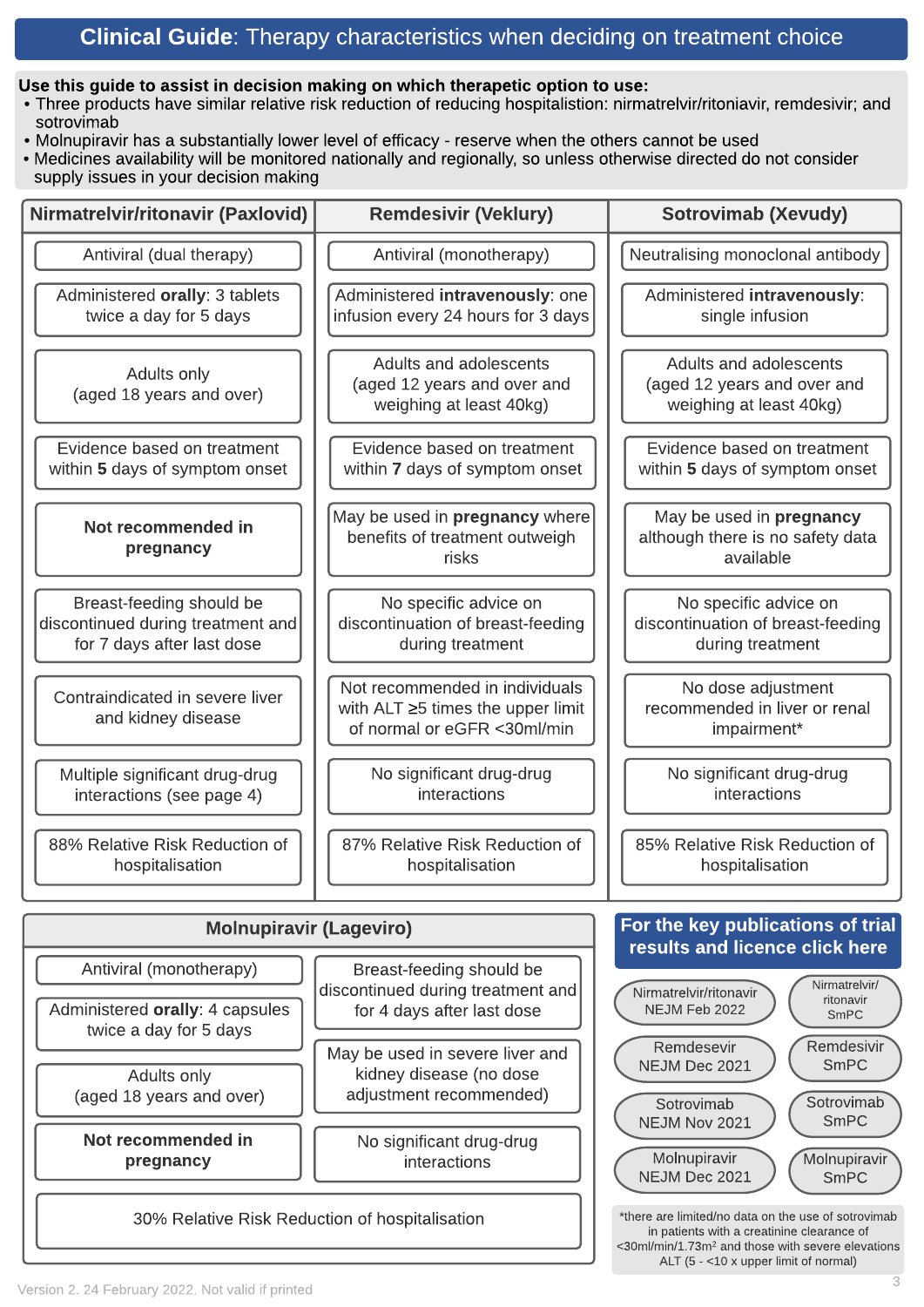# Clinical Guide: Specialty advice for 'highest-risk' cohorts

Specialty-specific advice on the management of patients within each of the highest-risk cohorts (particularly around the use of nirmatrelvir/ritonavir) may be found in the table below. Contact your local specialist team for further guidance on issues not covered by this advice.

| <b>Cohort</b>                                                                                                      | <b>Advice/guidance</b>                                                                                                                                                                                                                                                                                                                                                                                                                                                                                                                                                                                                                                                                                                                                                                                                                                                                                                                                                                                                                                                                                                                                                                                                                                                                                                                                                                                                                                                                                                                                                                                                                                                                                                                                                                 |
|--------------------------------------------------------------------------------------------------------------------|----------------------------------------------------------------------------------------------------------------------------------------------------------------------------------------------------------------------------------------------------------------------------------------------------------------------------------------------------------------------------------------------------------------------------------------------------------------------------------------------------------------------------------------------------------------------------------------------------------------------------------------------------------------------------------------------------------------------------------------------------------------------------------------------------------------------------------------------------------------------------------------------------------------------------------------------------------------------------------------------------------------------------------------------------------------------------------------------------------------------------------------------------------------------------------------------------------------------------------------------------------------------------------------------------------------------------------------------------------------------------------------------------------------------------------------------------------------------------------------------------------------------------------------------------------------------------------------------------------------------------------------------------------------------------------------------------------------------------------------------------------------------------------------|
| Liver Disease                                                                                                      | Nirmatrelvir/ritonavir should not be administered to patients with advanced decompensated cirrhosis. Such<br>patients can be identified by questioning or review of medical records. Patients should be asked if they<br>have ever been admitted to hospital with liver disease and if they are currently receiving regular ascitic<br>drainage. A positive response is a contraindication to nirmatrelvir/ritonavir. If blood tests are available a<br>bilirubin >50 at any time is a contraindication to nirmatrelvir/ritonavir, if the jaundice is due to liver disease.<br>Patients receiving rifaximin (only used in very advanced liver disease) should not receive<br>nirmatrelvir/ritonavir.                                                                                                                                                                                                                                                                                                                                                                                                                                                                                                                                                                                                                                                                                                                                                                                                                                                                                                                                                                                                                                                                                   |
| Solid organ<br>transplant<br>(non-renal)                                                                           | Nirmatrelvir/ritonavir is currently contraindicated in both Solid Organ and Islet Transplant recipients due to<br>significant harmful drug interactions especially anti-rejection medication. These patients should be triaged<br>to receive sotrovimab.                                                                                                                                                                                                                                                                                                                                                                                                                                                                                                                                                                                                                                                                                                                                                                                                                                                                                                                                                                                                                                                                                                                                                                                                                                                                                                                                                                                                                                                                                                                               |
| Renal disease<br>(including renal<br>transplant)                                                                   | Currently nirmatrelvir/ritonavir is not indicated in the majority of at-risk individuals with renal disease, due to<br>lack of dosing information or drug interactions. These include patients with: CKD stage 4 and 5, including<br>those on dialysis: and in transplant patients due to interactions with immunosuppressive therapy. Nirmatrelvir/<br>ritonavir requires dose modification in people with CKD stage 3 (see product information). Please note that<br>the clinical policy advises against use in non-hospitalised patients with CKD stage 3. When nMAbs are not<br>indicated or available, clinicians can discuss alternative treatment options such as remdesivir with renal<br>provider clinicians. Remdesivir may be used in patients with an eGFR of ≥30ml/min/1.73m <sup>2</sup> and in some<br>patients on haemodialysis (discuss with renal clinicians for further guidance).                                                                                                                                                                                                                                                                                                                                                                                                                                                                                                                                                                                                                                                                                                                                                                                                                                                                                  |
| Solid cancer<br>(including<br>metastases);<br>Haematological<br>disease (including<br>non-malignant<br>conditions) | Specialist cancer and haematology teams are encouraged to establish a central provider email account to<br>receive queries from clinicians treating patients with COVID-19 with antivirals and/or nMABs. For patients<br>who are receiving SACT or complex supportive care for malignancy or stem cell transplantation, please<br>ask whether the patient has already been contacted or reviewed by their specialist<br>haematology/oncology/bone marrow transplant team. If the patient has not already been in contact with<br>their specialist, please establish the location of the provider and consider referral to the respective<br>specialist team via the central provider email where available. Please ask the patient to have details of<br>their current medication available for any following consultation.                                                                                                                                                                                                                                                                                                                                                                                                                                                                                                                                                                                                                                                                                                                                                                                                                                                                                                                                                            |
| Rare neurological<br>conditions                                                                                    | There are no specific needs for specialist neurology services to prescribe nirmatrelvir/ritonavir, though care<br>should be taken with those who have difficulty swallowing or have supported feeding, and for those with<br>behavioural or psychiatric concerns. If a patient is identified as eligible for nirmatrelvir/ritonavir due to<br>neurology risk factors then ask about swallowing difficulties. Disease-specific advice is as follows:<br><b>Multiple Sclerosis (MS)</b><br>. In addition to the medicines listed in pages 6-7, avoid concurrent use of nirmatrelvir/ritonavir with the<br>following: siponimod, cladribine and modafinil<br>. For those patients taking oral or intravenous methylprednisolone discuss the steroid dose with the MS<br>neurology team as nirmatrelvir/ritonavir may increase corticosteroid levels.<br><b>Myasthenia Gravis</b><br>. This includes muscle specific kinase (MUSK) myasthenia and the Lambert-Eaton Myasthenic Syndrome<br>(LEMS). There are anecdotal reports of myasthenia gravis worsening in association with<br>nirmatrelvir/ritonavir<br>• There are no known specific drug interactions. Myasthenia can be aggravated by COVID-19 and COVID-19<br>vaccination and requires close monitoring given the risk of bulbar and respiratory failure.<br><b>Motor Neurone Disease (MND)</b><br>• Discuss patients on quinine with an MND physician<br>• Levels of riluzole treatment may be increased by nirmatrelvir/ritonavir and should be temporarily suspended<br>following discussion with an MND physician.<br><b>Huntington's Disease</b><br>. In addition to the medicines listed in pages 6-7, avoid concurrent use of nirmatrelvir/ritonavir with the<br>following: primidone, tetrabenazine and trihexyphenidyl |
| Immunology                                                                                                         | Considering commonly prescribed medications in immunology, there are no issues with concomitant<br>immunoglobulin replacement therapy and nirmatrelvir/ritonavir and nMABs. Patients should be informed by<br>specialist clinicians and clinical/patient networks to maintain a list of all medications including those prescribed<br>in hospital. Patients may be taking prophylactic antimicrobials - please refer to the list of contraindicated<br>medications on pages 6-7 for further reference.                                                                                                                                                                                                                                                                                                                                                                                                                                                                                                                                                                                                                                                                                                                                                                                                                                                                                                                                                                                                                                                                                                                                                                                                                                                                                 |
| Obstetrics and<br>gynaecology<br>Paediatrics                                                                       | It is recommended that CMDU staff liaise with their Maternity COVID Champion, or dedicated clinician when<br>assessing a pregnant patient with COVID. Please ensure that a full drug history and past medical history is<br>taken as other specialists may also need to be involved, for example renal or transplant teams. Use of ritonavir<br>may reduce the efficacy of combined hormonal contraceptives. Patients using combined hormonal<br>contraceptives should be advised to use an effective alternative contraceptive method or an additional barrier<br>method of contraception during treatment and until after one complete menstrual cycle after stopping<br>nirmatrelvir/ritonavir.<br>For paediatric/adolescent patients (aged 12-17 year inclusive), paediatric multidisciplinary team (MDT)                                                                                                                                                                                                                                                                                                                                                                                                                                                                                                                                                                                                                                                                                                                                                                                                                                                                                                                                                                          |
|                                                                                                                    | assessment should be used to determine clinical capacity to benefit from treatment.                                                                                                                                                                                                                                                                                                                                                                                                                                                                                                                                                                                                                                                                                                                                                                                                                                                                                                                                                                                                                                                                                                                                                                                                                                                                                                                                                                                                                                                                                                                                                                                                                                                                                                    |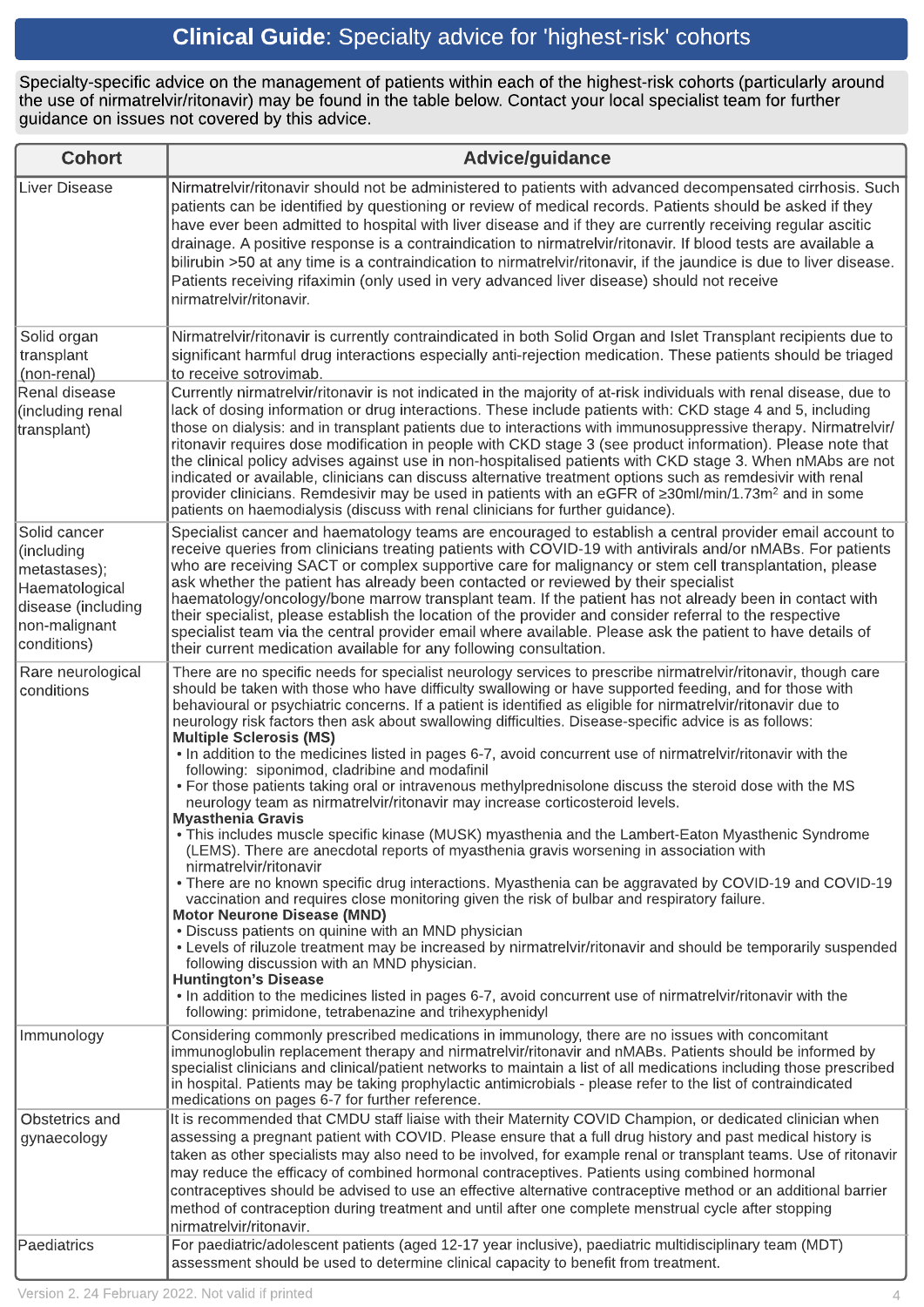# Clinical Guide: Specialty advice for 'highest-risk' cohorts

Specialty-specific advice on the management of patients within each of the highest-risk cohorts (particularly around the use of nirmatrelvir/ritonavir) may be found in the table below. Contact your local specialist team for further guidance on issues not covered by this advice.

| <b>Cohort</b>   | <b>Advice/guidance</b>                                                                                                                                                                                                                                                                                                                                                                                                                                                                                                                                                                                                                                                                                                                                                                                                                                                                                                                                                                                                                                                                                                                                                                                                                                                                                                                                                                                                                                                                                                                                                                                                                                                                                                                           |
|-----------------|--------------------------------------------------------------------------------------------------------------------------------------------------------------------------------------------------------------------------------------------------------------------------------------------------------------------------------------------------------------------------------------------------------------------------------------------------------------------------------------------------------------------------------------------------------------------------------------------------------------------------------------------------------------------------------------------------------------------------------------------------------------------------------------------------------------------------------------------------------------------------------------------------------------------------------------------------------------------------------------------------------------------------------------------------------------------------------------------------------------------------------------------------------------------------------------------------------------------------------------------------------------------------------------------------------------------------------------------------------------------------------------------------------------------------------------------------------------------------------------------------------------------------------------------------------------------------------------------------------------------------------------------------------------------------------------------------------------------------------------------------|
| <b>IMID</b>     | Factors to be considered in IMID patients:<br>. Consistent with existing guidance on management of COVID-19 in patients with IMID, patients should<br>temporarily suspend their conventional DMARD(s), biologic and/or JAK inhibitor until the course of antiviral<br>treatment has been completed and symptoms of COVID-19 are improving (this will usually be between 1-3<br>weeks). For most patients this will not require specific contact with the specialty team.<br>• Do not stop or decrease corticosteroids<br>• Swallowing difficulties may preclude the use of oral antivirals e.g. in patients with dysphagia due to myositis,<br>oesophageal dysmotility due to scleroderma/systemic sclerosis because of the size of the tablets<br>(approximately 2cm long)<br>• Do not delay antiviral treatment pending specialist advice                                                                                                                                                                                                                                                                                                                                                                                                                                                                                                                                                                                                                                                                                                                                                                                                                                                                                                      |
|                 | The following links on speciality websites may be useful:<br>• The British Society for Rheumatology website<br>• COVID-19 quidance   British Society for Rheumatology<br>. COVID-19 Guidance & Advice - The British Society of Gastroenterology (bsg.org.uk)<br>• British Thoracic Society website: https://www.brit-thoracic.org.uk/covid-19/<br>· British Association of Dermatologists Advice for Dermatology HCPs during COVID-19 pandemic:<br>https://www.bad.org.uk/healthcare-professionals/covid-19                                                                                                                                                                                                                                                                                                                                                                                                                                                                                                                                                                                                                                                                                                                                                                                                                                                                                                                                                                                                                                                                                                                                                                                                                                      |
| <b>HIV/AIDS</b> | . It is recommended that each CMDU has details of their local HIV specialist service (both specialist HIV<br>pharmacist and HIV physician) to discuss individuals where advice is needed. Specialty arrangements for<br>referral to HIV specialist advice may be regional in some areas.<br>. The majority of individuals living with HIV and referred to CMDUs for nirmatrelvir/ritonavir treatment should<br>be managed in accordance with the guidance without the need for referral to the specialist centre. There<br>are no antiretroviral treatment (ART) regimens that are a contraindication to nirmatrelvir/ritonavir treatment.<br>No dose adjustment of any ART agent including ritonavir or cobicistat is needed. Interactions with other<br>generalist co-medications prescribed should be assessed according to guidance including by reference to<br>the Liverpool Covid drug interaction website.<br>• Some individuals living with HIV do not disclose their HIV status to their GPs. It is therefore good practice<br>to enquire of individuals during triage if they have any other medical conditions or take any other<br>medications not managed directly by their GP.<br>. CD4 counts are no longer routinely monitored in those with virological suppression and previous counts<br>above 350 cells/mm3. These individuals will generally be assessed as not meeting the immunosuppression<br>criteria although some patients may still meet the criteria that take account of other demographic factors<br>and co-morbidities. We suggest using an age threshold of 55 years or older as an appropriate indicator for<br>treatment in these circumstances as this was the inclusion criteria used in clinical studies. |
| Down's syndrome | • The following issues should be given due consideration when assessing a patient for treatment with a<br>suitable antiviral or nMAB:<br>• The individual is likely to have impaired ability to understand the information given and they may be<br>more likely to have hearing and communication difficulties<br>• There is significant potential for co-existence of significant health conditions<br>• There is a need for a corroborated and detailed collateral medical and drug history from an informant<br>• Mental capacity assessment is an essential part of the assessment/triage process in these individuals<br>• Other people cannot consent for an individual's treatment unless they are legally permitted to do so<br>• In patients iudged not to have capacity, a process of best interests decision-making should be<br>pursued.<br>• A person with Down's syndrome may be more likely to be taking medications that are contra-indicated or<br>which may lead to interactions with nirmatrelvir/ritonavir e.g.:<br>• For heart conditions and high blood pressure<br>• Antipsychotic, antidepressants, anxiolytics A<br>• Anticonvulsants (anti-epileptics)<br>• Statins<br>• Nirmatrelvir/ritonavir tablets are relatively large (8-9mm diameter) and should not be crushed. Patients<br>with swallowing difficulties will need support to ensure these are taken safely.<br>• Contact the hospital learning disability liaison nurse (if available) or the local specialist learning disability<br>clinical advice around psychotropic medications and the implication of contraindications and<br>service for<br>potential interactions                                                                                  |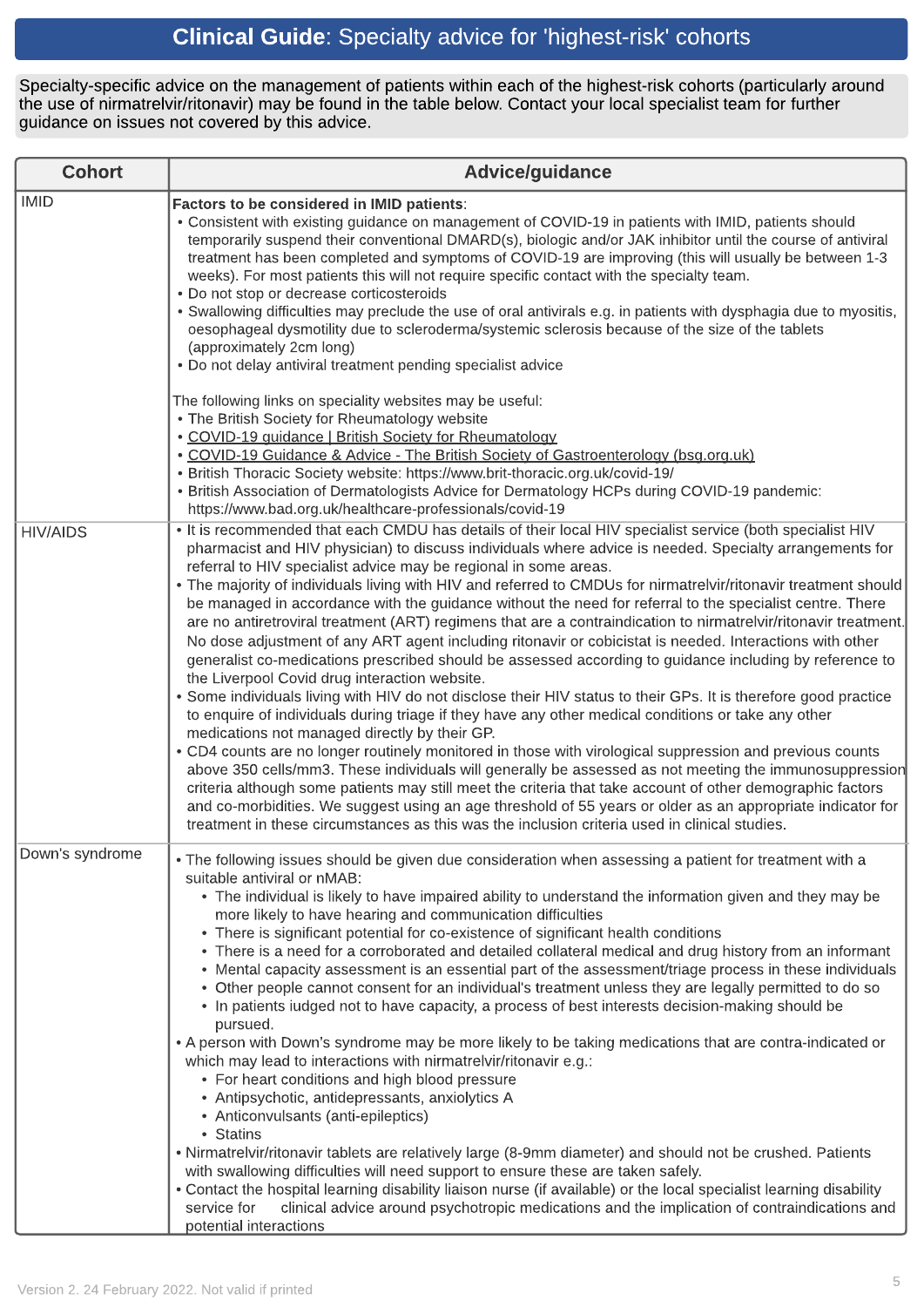## Clinical Guide: Medicines interactions with nirmatrelvir/ritonavir

These tables show the medicines where there are known or potential interactions with [nirmatrelvir/ritonavir.](https://www.sps.nhs.uk/home/guidance/covid-19-treatments/oral-antivirals/) Please refer to [SPS](https://www.sps.nhs.uk/home/guidance/covid-19-treatments/oral-antivirals/) [guidance](https://www.sps.nhs.uk/home/guidance/covid-19-treatments/oral-antivirals/) and the [Liverpool](https://www.covid19-druginteractions.org/) [COVID](https://www.covid19-druginteractions.org/) [drug](https://www.covid19-druginteractions.org/) [interaction](https://www.covid19-druginteractions.org/) [checker](https://www.covid19-druginteractions.org/) for details on which medicines nirmatrelvir/ritonavir should not be prescribed with and which require consideration of the risks and benefits prior to prescribing Paxlovid.

| <b>Medicine indication</b>                                                  | <b>Specific Medicines</b>                                                                                                                                                                                                  |
|-----------------------------------------------------------------------------|----------------------------------------------------------------------------------------------------------------------------------------------------------------------------------------------------------------------------|
| Irregular heartbeats                                                        | Digoxin<br>Disopyramide<br>Amiodarone<br>Flecainide<br>Quinidine<br>Propafenone<br>Dronedarone                                                                                                                             |
| Treating and preventing blood clots                                         | Apixaban<br>Rivaroxaban<br>Clopidogrel<br>Dabigatran<br>Warfarin<br>Ticagrelor                                                                                                                                             |
| High blood pressure (hypertension)                                          | Aliskiren<br>Lercanidipine                                                                                                                                                                                                 |
| Lowering cholesterol                                                        | Simvastatin<br>Rosuvastatin<br>Lomitapide                                                                                                                                                                                  |
| Erection problems                                                           | Avanafil<br>Sildenafil<br>Tadalafil<br>Vardenafil                                                                                                                                                                          |
| <b>Inhalers</b><br>Inhaled or oral medicines to relieve asthma and COPD     | Budesonide<br>Salmeterol<br>Fluticasone Propionate<br>Theophylline                                                                                                                                                         |
| Cold-like symptoms caused by allergic rhinitis (nasal<br>spray)             | Budesonide<br>Fluticasone propionate                                                                                                                                                                                       |
| Underactive thyroid (hypothyroidism)                                        | Levothyroxine                                                                                                                                                                                                              |
| Prostate gland enlargement                                                  | Alfuzosin                                                                                                                                                                                                                  |
| Heart failure or angina                                                     | Ranolazine<br>Ivabradine<br>Eplerenone<br>Digoxin                                                                                                                                                                          |
| Pain                                                                        | Midazolam<br>Pethidine<br>Fentanyl<br>Piroxicam<br>Propoxyphene                                                                                                                                                            |
| Heroin dependence                                                           | Methadone                                                                                                                                                                                                                  |
| Bipolar disorder, schizophrenia, epilepsy, migraine or<br>cluster headaches | Carbamazepine<br>Clozapine<br>Eletriptan<br>Lamotrigine<br>Phenobarbital<br>Lurasidone<br>Phenytoin<br>Quetiapine<br>Dihydroergotamine<br>Valproic acid<br>Ergotamine<br>Pimozide<br>Midazolam<br>Clonazepam<br>Primidone# |
| Nerve pain or trigeminal neuralgia                                          | Carbamazepine                                                                                                                                                                                                              |
| Gout                                                                        | Colchicine                                                                                                                                                                                                                 |
| Pulmonary arterial hypertension (PAH)                                       | Sildenafil<br>Riociguat<br>Tadalafil<br><b>Bosentan</b>                                                                                                                                                                    |
| <b>Herbal medicines</b>                                                     | St. John's Wort                                                                                                                                                                                                            |
| Anxiety, problems sleeping, muscle spasms, fits,<br>narcolepsy and ADHD     | St John's Wort<br>Diazepam<br>Clonazepam<br>Flurazepam<br>Methylphenidate<br>Dexamphetamine<br>Modafinil <sup>#</sup>                                                                                                      |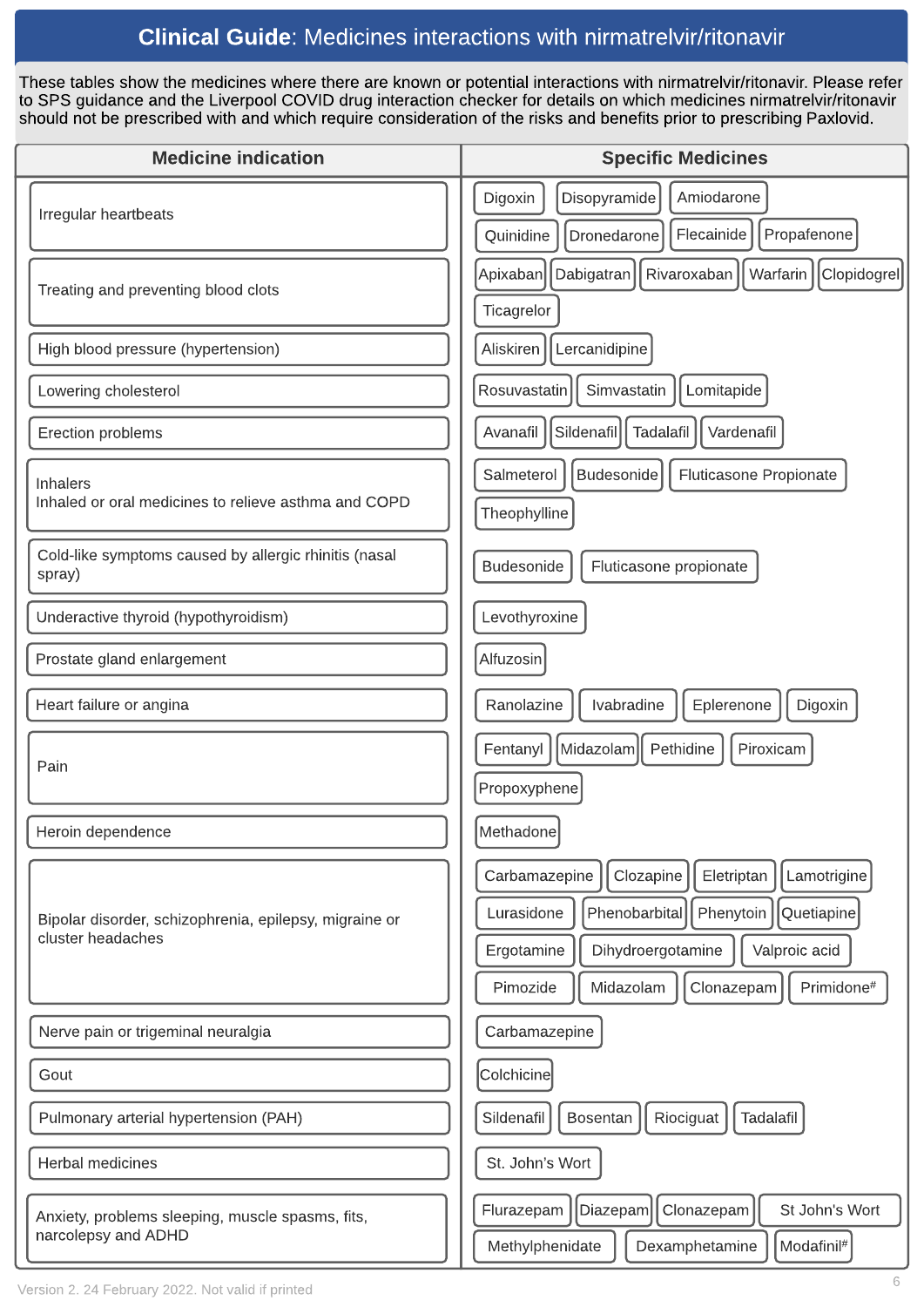### Clinical Guide: Medicines interactions with nirmatrelvir/ritonavir

These tables show the medicines where there are known or potential interactions with [nirmatrelvir/ritonavir.](https://www.sps.nhs.uk/home/guidance/covid-19-treatments/oral-antivirals/) Please refer to [SPS](https://www.sps.nhs.uk/home/guidance/covid-19-treatments/oral-antivirals/) [guidance](https://www.sps.nhs.uk/home/guidance/covid-19-treatments/oral-antivirals/) and the [Liverpool](https://www.covid19-druginteractions.org/) [COVID](https://www.covid19-druginteractions.org/) [drug](https://www.covid19-druginteractions.org/) [interaction](https://www.covid19-druginteractions.org/) [checker](https://www.covid19-druginteractions.org/) for details on which medicines nirmatrelvir/ritonavir should not be prescribed with and which require consideration of the risks and benefits prior to prescribing Paxlovid.

| <b>Medicine indication</b>                                                             | <b>Specific Medicines</b>                                                                                                                                                                         |
|----------------------------------------------------------------------------------------|---------------------------------------------------------------------------------------------------------------------------------------------------------------------------------------------------|
| Cancer                                                                                 | Abemaciclib<br>Acalabrutinib<br>Ceritinib<br>Encainide<br>Enzalutamide   Everolimus  <br>Encorafenib<br>Apalutamide<br>Venetoclax   Vinblastine  <br>Ibrutinib<br>Neratinib<br>Vincristine        |
| <b>Infections</b>                                                                      | Rifampicin<br>Rifabutin   Rifaximin#<br>Delamanid   Ketoconazole  <br>Bedaquiline<br>Voriconazole<br>Fusidic acid / sodium fusidate                                                               |
| Transplant                                                                             | Letermovir                                                                                                                                                                                        |
| Immunosuppressant medicines which can be used for a<br>range of conditions             | Ciclosporin<br>Sirolimus<br><b>Tacrolimus</b><br>Everolimus                                                                                                                                       |
| <b>Hepatitis C</b>                                                                     | Maviret (contains glecaprevir and pibrentasvir)<br>Zepatier (contains elbasvir and grazoprevir)<br>Exviera (contains dasabuvir)<br>Viekierax (contains ombitasvir,<br>paritaprevir and ritonavir) |
| <b>Blood Disorder</b>                                                                  | Fostamatinib                                                                                                                                                                                      |
| Hormonal contraception                                                                 | Check COVID-19 Drug Interaction Checker                                                                                                                                                           |
| Illegal substances                                                                     |                                                                                                                                                                                                   |
| Multiple sclerosis, motor neurone disease, Parkinson's<br>disease or movement disorder | Cladribine <sup>#</sup><br>Sipinimod <sup>#</sup><br>Modafinil <sup>#</sup><br>Quinine <sup>#</sup><br>Riluzole<br>Tetrabenazine# <br>Trihexyphenidyl#<br>Methylprednisolone#                     |

# As per advice by relevant specialist groups

More detail of drug/drug [interactions](https://covid19-druginteractions.org/checker) in found on the Liverpool COVID Drug Interaction Checker - Click Here